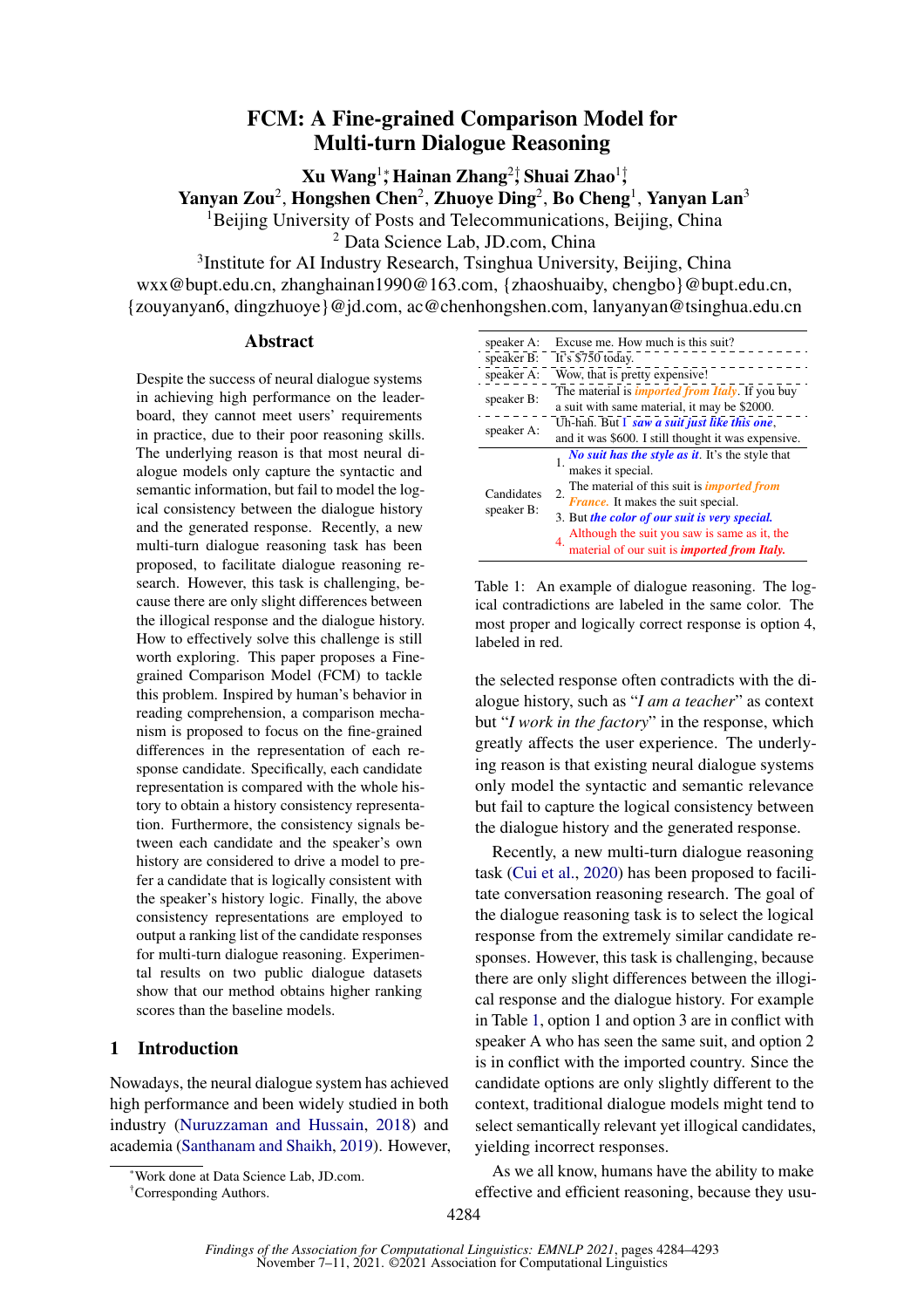ally focus on perceiving fine-grained details and compare the candidates at multiple-granularity levels accordingly. Taking Table 1 as an example, by comparing option 2 and option 4, human can identify that the key difference is "*Italy*" and "*France*", which can be used as key information to distinguish such two options. Inspired by the human behaviors in reasoning, the fine-grained comparison between response and history should be introduced to improve the reasoning ability for the dialogue reasoning model.

Furthermore, the dialogue history from the same speaker is also critical for modeling the logical consistency (Chen et al., 2017). It is natural that a person holds his logical consistency when speaking. Thus the logical errors for the same speaker might hamper the user experience. For example in Table 1, speaker B says the suit's material is imported from Italy in the dialogue history, but option 2 for him says the material is imported from France, which is a more obvious and serious logical error. Therefore, a reasoning model needs to consider the speaker's own historical consistency to distinguish logically incorrect candidate responses.

Inspired by the above analysis, we propose a Fine-grained Comparison Model (FCM) to improve the performance of multi-turn dialogue reasoning. To be specific, we firstly propose a comparison mechanism to compare every candidate response with all other ones. Secondly, we compare each candidate representation with the whole history and the speaker's own history to obtain the history and the speaker's consistency representations, respectively. Finally, we utilize the above consistency representations to output a ranking list of the candidate responses for multi-turn dialogue reasoning.

In our experiments, we utilize two public multiturn dialogue datasets, named MuTual (Cui et al., 2020) and Ubuntu (Lowe et al., 2015), to evaluate our proposed models. The results show that FCM has the ability to rank the candidate responses more accurately than the baseline models. We also conduct some case studies to demonstrate the superiority and soundness of FCM.

The main contributions of this paper include:

• We introduce the response comparison mechanism to enable the dialogue model (e.g., BERT(Devlin et al., 2019)) to have finegrained detail perception ability, which tackles the difficulty of subtle differences between

candidates and dialogue history in dialogue reasoning.

- We model the speaker's own logical consistency to further enhance the reasoning ability for dialogue reasoning task.
- We experiment on two public multi-turn dialogue datasets to demonstrate the effectiveness of our proposed model FCM.

### 2 Related Work

Recently, multi-turn dialogue has gained more attention in both industry (Wu et al., 2020; Zhan et al., 2021) and academia (Cho and May, 2020), compared with single-turn dialogue (Mou et al., 2016; Zhang et al., 2018a; Li et al., 2017a). Serban et al. (2016) proposes a hierarchical recurrent encoder-decoder (HRED) model which uses the hierarchical encoder-decoder framework to model the relevance of the context and response. Wu et al. (2017) uses HRED to model relationships among utterances to enhance the performance of the retrieval-based chatbot. Chen et al. (2018) adds the hierarchical structure and the variable memory network into a neural encoder-decoder network, which can capture both the high-level abstract variations and long-term memories during dialogue tracking. Zhang et al. (2018b) adopts dynamic and static attention to weigh the importance of each utterance in a conversation and then obtain the contextual representation. Zhang et al. (2019) utilizes hierarchical self-attention mechanism to solve the position bias problem of dialogue models.

Although these models have achieved good performance on datasets like DailyDialog (Li et al., 2017b) and ECD (Zhang et al., 2018c), there is still a giant gap between high performance on the leader-board and poor practical user experience (Cui et al., 2020). These models frequently generate responses that are logically incorrect. One possible reason is that the previous models (Young et al., 2018; Clark et al., 2019) only solve the cases through linguistic information matching yet lack of logical reasoning.

Obviously, a dialogue reasoning dataset that can help the model to detect the illogical response is extremely necessary. Recently, an open domain multi-turn dialogue reasoning dataset (MuTual) (Cui et al., 2020) is proposed to facilitate the reasoning capabilities of conversation models. In particular, given a context, it prepares four candidate responses and all of them are relevant to the con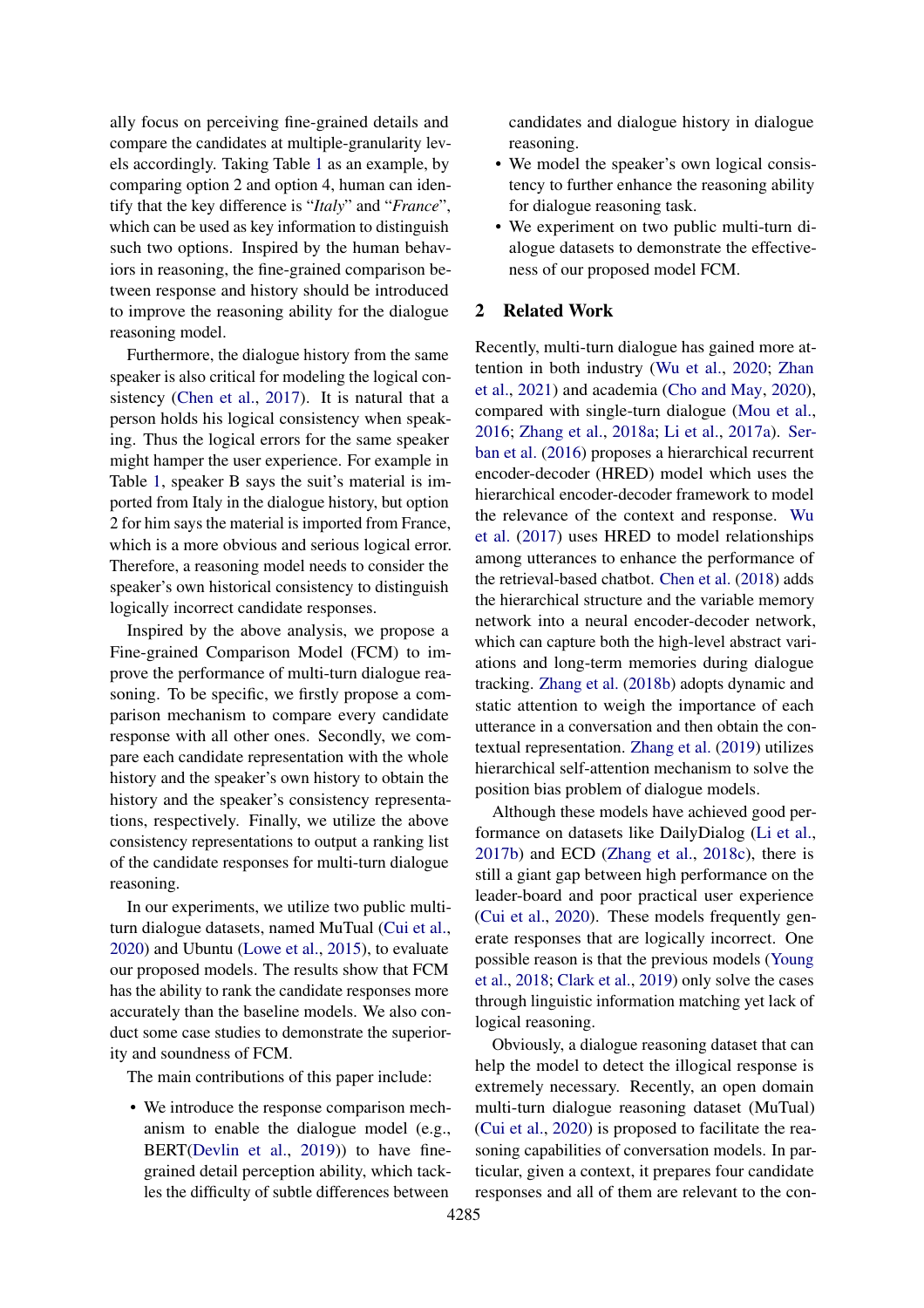text, but singly one has the correct logic. It requires fine-grained reasoning ability between context and response to make the correct choice. Current multiturn dialogue models (Devlin et al., 2019; Zhang et al., 2018c; Liu et al., 2019; Wu et al., 2017), which perform well on existing benchmarks, have declined on this dataset, which proves that the reasoning ability of these models is still insufficient. Therefore, how to enhance the logical reasoning ability of dialogue models is worth discussing.

Logic consistency of history is essential in human-like behavior. For the multi-choice reasoning task (Zhu et al., 2018), there are only slight differences between the illogical response and the dialogue history, so a fine-grained comparison mechanism is required to infer the logic between each candidate response and the dialogue history. Previous models (Young et al., 2018; Devlin et al., 2019) ignore the modeling of fine-grained comparison, which leads to the loss of reasoning ability of their models. In this paper, we overcome this challenge and propose a fine-grained comparison mechanism to perform history consistency and speaker consistency respectively.

# 3 Model

In this section, we first describe the task definition and then introduce our FCM model in detail, with the architecture shown in Figure 1. Our FCM model consists of three components, i.e., Contextual Encoding, Fine-grained Comparison Module, and Response Prediction. Firstly, we utilize the pre-trained language model BERT to encode each token of context and response into a fixed-length vector, which carries contextual information. Secondly, we utilize our comparison mechanism to obtain the fine-grained response representation and then compare such obtained representation with both the whole history and the speaker's own history. Finally, we fuse consistency representation and semantic information, and then use a linear layer to obtain the candidate response score for the multi-choice prediction process.

### 3.1 Task Definition

Given a dialogue context  $U = \{u_1, u_2, ..., u_N\}$ and a candidate response set  $R = \{r_1, r_2, ..., r_M\}$ , where  $u_i = \{w_{i,1}^u, w_{i,2}^u, ..., w_{i,l_i}^u\}$  is an utterance with  $l_i$  tokens, and  $r_i = \{w_{i,1}^r, w_{i,2}^r, ..., w_{i,j_i}^r\}$  is a candidate response with  $j_i$  tokens, the goal of this task is to select the proper and logical response based on the conditional probability distribution, i.e.,  $P(r_i|U, R)$ , where  $r_i \in R$ .

# 3.2 Contextual Encoding

Given each input pair  $(U, r_i)$ , we concatenate the context and each candidate and then feed them into the pre-trained BERT to obtain the fixed-length vector of each token in the context and response, which is denoted as:

$$
[H^U; H^{r_i}] = BERT(), \qquad (1)
$$

where  $BERT(\cdot)$  returns the last layer output of the encoder.  $\langle \cdot \rangle$  means concatenation of two sequences.  $H^U \in \mathbb{R}^{|U| \times d}$  and  $H^{r_i} \in \mathbb{R}^{|r_i| \times d}$  are the token-level vectors of context *U* and candidate *ri*, respectively. *d* is the dimension of the hidden state. Besides, we obtain the summary vector  $h_i^{[cls]} \in \mathbb{R}^d$ for input pair  $(U, r_i)$ , which carries the semantic information of the whole input (Devlin et al., 2019).

# 3.3 Fine-grained Comparison Module

In this section, we introduce our fine-grained comparison module, including three steps: fine-grained response comparison, consistency reasoning with history, and enhancing speaker consistency. Specifically, a fine-grained response comparison mechanism is firstly utilized to imitate human behaviors, which aims to compare the correlation and difference between candidate responses at multigranularity levels. Then, the history-aware bidirectional matching method is utilized to infer the fine-grained logical consistency between the candidate *r<sup>i</sup>* and the whole history *U*. Finally, another bidirectional matching model is used to infer the speaker consistency between the response *r<sup>i</sup>* and the speaker's own history.

#### 3.3.1 Fine-grained Response Comparison

For each response *ri*, a fine-grained attention mechanism is used to compare it with all other responses to get the fine-grained comparison information.

Paired Correlation Given the hidden vectors  $H^{r_i}$  and  $H^{r_j}$ , we calculate the word-level attention between them to obtain the similarity matrix  $A^{r_{i,j}}$ , which is defined as:

$$
A^{r_{i,j}} = \left[\frac{\exp(a_{mn}^{r_{i,j}})}{\sum_{n} \exp(a_{mn}^{r_{i,j}})}\right]_{m,n},
$$
  
\n
$$
a_{mn}^{r_{i,j}} = W_1^T [H_m^{r_i}; H_n^{r_j}; H_m^{r_i} \odot H_n^{r_j}],
$$
\n(2)

where  $\odot$  is the element multiplication between two matrices.  $H_m^{r_i}$  is the hidden representation of *mth*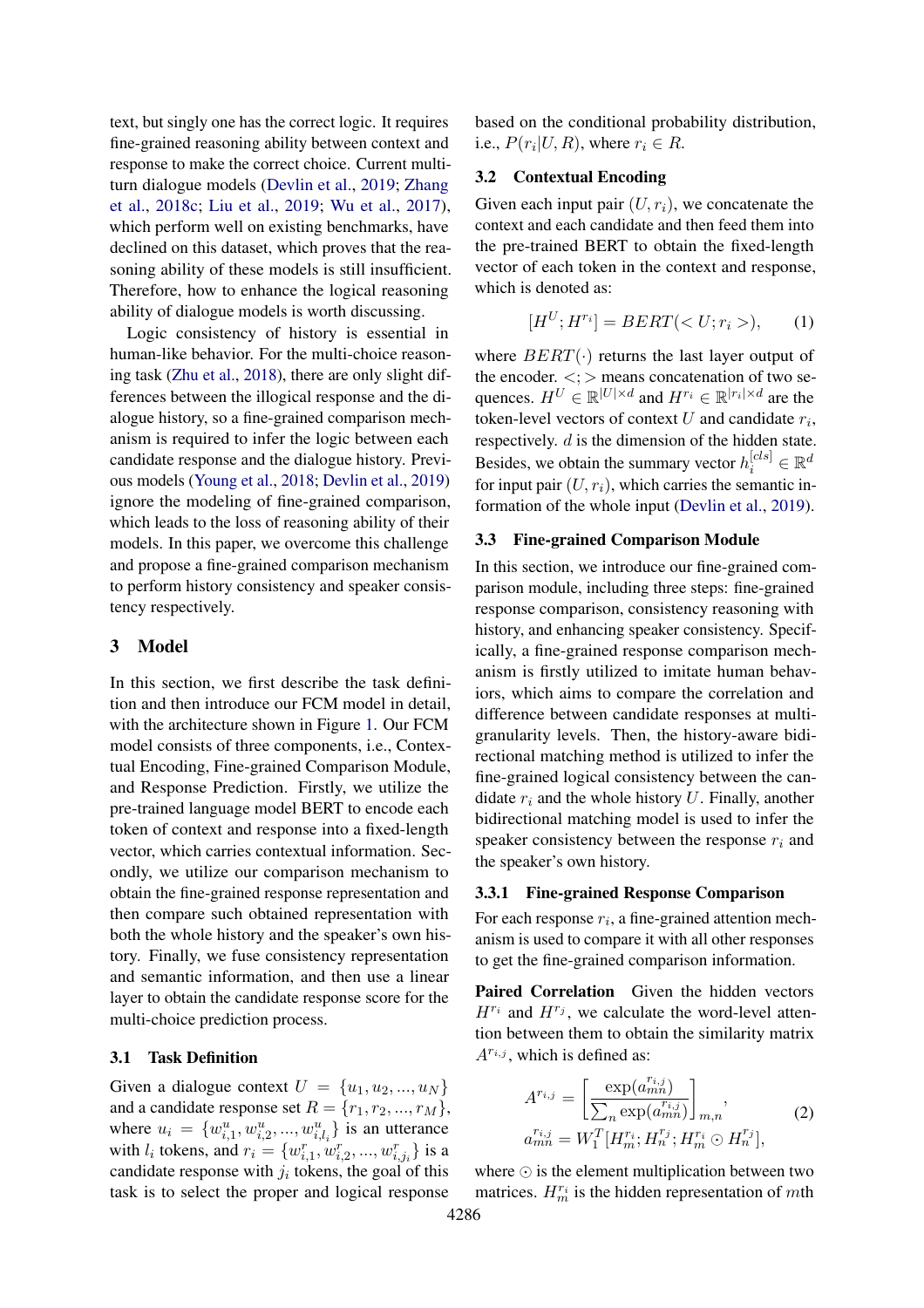

Figure 1: The proposed FCM network for multi-turn dialogue reasoning task. It contains three components: 1) Contextual Encoding, 2) Fine-grained Comparison Module, and 3) Response Prediction.

token in  $r_i$ , and  $W_1^T \in \mathbb{R}^{1 \times 3d}$  is a learned parameter.  $a_{mn}^{r_{i,j}}$  means the similarity between the *mth* word of  $r_i$  and the *n*th word of  $r_j$ .

Given the similarity matrix  $A^{r_{i,j}}$ , the paired correlation information  $H^{r_{i,j}}$  is defined as:

$$
H^{r_{i,j}} = [H^{r_i} - \overline{H}^{r_{i,j}}; H^{r_i} \odot \overline{H}^{r_{i,j}}],
$$
  
\n
$$
\overline{H}^{r_{i,j}} = A^{r_{i,j}} H^{r_j},
$$
\n(3)

where  $\overline{H}^{r_{i,j}}$  highlights the similar part of  $r_j$  with  $r_i$ , and  $H^{r_{i,j}}$  represents the different part between the candidate  $r_i$  and  $r_j$ .

Response-level Comparison Given the correlation information  $H^{r_{i,j}}$  for  $r_i$ , the response-level compared information  $E^{r_i}$  is defined as:

$$
E^{r_i} = \tanh\left(\left[\{H^{r_{i,j}}\}_{j\neq i}\right]W_2 + b_2\right),\tag{4}
$$

where  $W_2 \in \mathbb{R}^{2d(M-1)\times d}$  and  $b_2 \in \mathbb{R}^d$  are learned parameters. *M* refers to the total number of candidate responses.

Gate-based Fusion Given the contextual encoding features  $H^{r_i}$  and the response-level compared information  $E^{r_i}$  of response  $r_i$ , an element-wise gating mechanism is utilized to obtain the finegrained response representation  $\widetilde{H}^{r_i}$ , which is defined as:

$$
g^{r_i} = \sigma([E^{r_i}; H^{r_i}]W_3 + b_3),
$$
  
\n
$$
\widetilde{H}^{r_i} = g^{r_i} \odot E^{r_i} + (1 - g^{r_i}) \odot H^{r_i},
$$
\n(5)

where  $W_3 \in \mathbb{R}^{2d \times d}$  and  $b_3 \in \mathbb{R}^d$  are learned parameters.  $q^{r_i} \in \mathbb{R}^{|r_i| \times d}$  stands for the element-wise gate value.

### 3.3.2 Consistency Reasoning with History

Given the context representation  $H^U \in \mathbb{R}^{|U| \times d}$ and the fine-grained response representation  $\widetilde{H}^{r_i} \in$  $\mathbb{R}^{|r_i| \times d}$ , we design a bidirectional matching mechanism to obtain the response-aware history representation  $H^{h_i}$  and history-aware response representation  $H^{i_h}$  respectively, which is defined as:

$$
A^{h\_i} = SoftMax(H^U W_4 \widetilde{H}^{r_i^T}),
$$
  
\n
$$
A^{i\_h} = SoftMax(\widetilde{H}^{r_i} W_5 H^{U^T}),
$$
  
\n
$$
H^{h\_i} = Relu(A^{h\_i} \widetilde{H}^{r_i} W_6),
$$
  
\n
$$
H^{i\_h} = Relu(A^{i\_h} H^U W_7),
$$
\n(6)

where  $W_4$ ,  $W_5$ ,  $W_6$ , and  $W_7 \in \mathbb{R}^{d \times d}$  are learned parameters.  $A^{h_{-i}}$  and  $A^{i_{-h}}$  are the word-level attention matrices between the whole history *U* and response *ri*, which focus on different perspectives.

Given the two representations  $H^{i_h}$  and  $H^{h_i}$  as input, we utilize a gate mechanism to fuse them to get the history-aware consistency information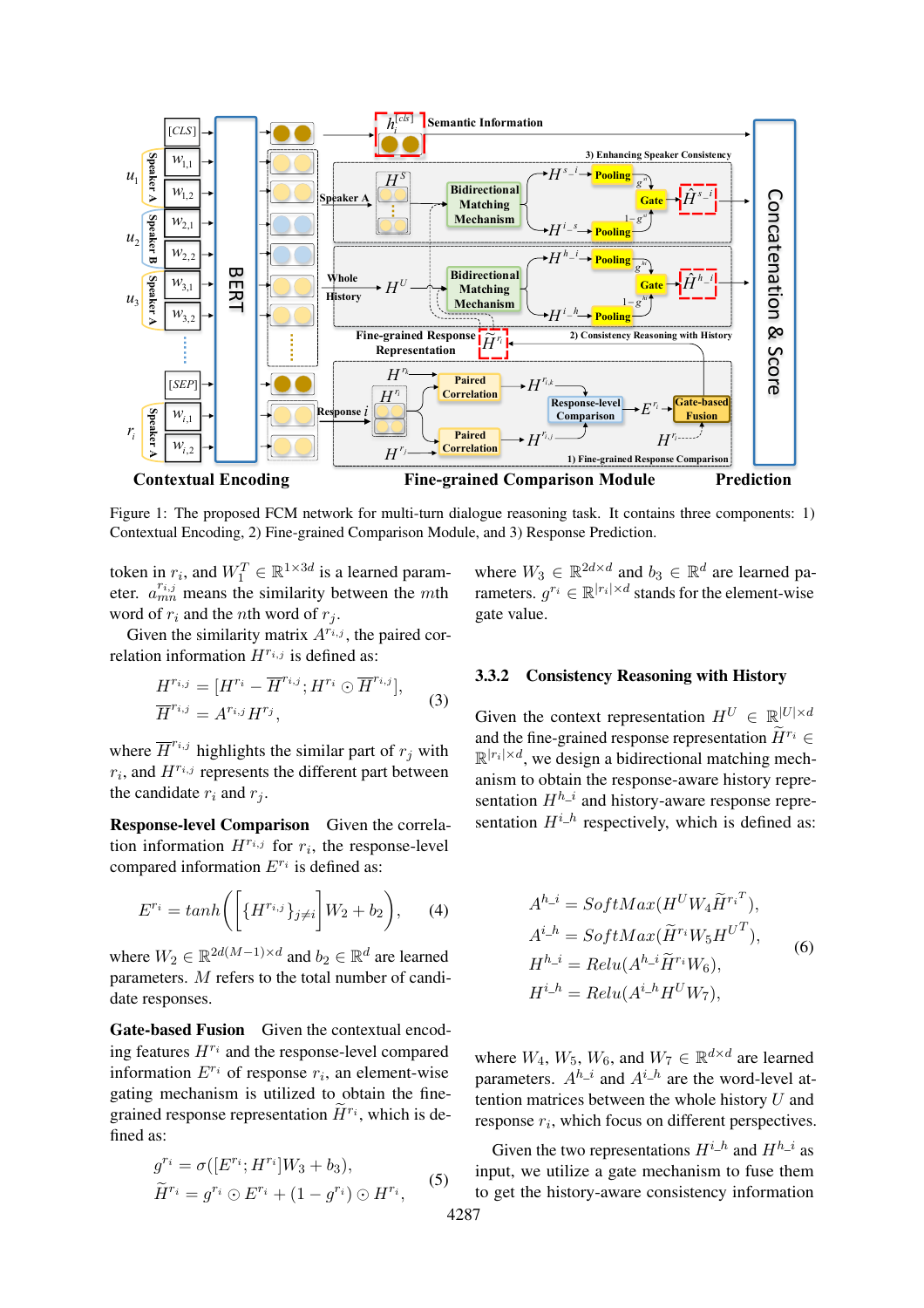$\hat{H}^{h\_i}$ , which is defined as:

$$
E^{h\_i} = MaxPooling(H^{h\_i}),
$$
  
\n
$$
E^{i\_h} = MaxPooling(H^{i\_h}),
$$
  
\n
$$
g^{hi} = \sigma(E^{h\_i}W_8 + E^{i\_h}W_9 + b_4),
$$
  
\n
$$
\hat{H}^{h\_i} = g^{hi} \odot E^{h\_i} + (1 - g^{hi}) \odot E^{i\_h},
$$
\n(7)

where  $W_8$ ,  $W_9 \in \mathbb{R}^{d \times d}$  and  $b_4 \in \mathbb{R}^d$  are learned parameters. *M axP ooling* means row-wise max pooling operation. *ghi* means the element-wise gate value.

# 3.3.3 Enhancing Speaker Consistency

Given the speaker's own context *H<sup>S</sup>* and the compared response representation  $\widetilde{H}^{r_i}$  of  $r_i$  from section 3.3.1, we utilize another bidirectional matching module to obtain the response-aware speaker representation  $H^{s_i}$  and speaker-aware response representation  $H^{i_s}$ , respectively, which is with the similar definition in section 3.3.2:

$$
A^{s_i} = SoftMax(H^SW_{10}\widetilde{H}^{r_i})
$$
\n
$$
A^{i_s} = SoftMax(\widetilde{H}^{r_i}W_{11}H^{S^T}),
$$
\n
$$
H^{s_i} = Relu(A^{s_i}\widetilde{H}^{r_i}W_{12}),
$$
\n
$$
H^{i_s} = Relu(A^{i_s}H^SW_{13}),
$$
\n(8)

where  $A^{s_i}$  and  $A^{i_s}$  are the word-level attention matrices between the speaker's own context *S* and response *ri*.

Given the two representations  $H^{i_s}$  and  $H^{s_i}$  as input, the speaker-aware consistency information  $\hat{H}^{s}$ <sup>*i*</sup> is defined as:

$$
E^{s_{-}i} = MaxPooling(H^{s_{-}i}),
$$
  
\n
$$
E^{i_{-}s} = MaxPooling(H^{i_{-}s}),
$$
  
\n
$$
g^{si} = \sigma(E^{s_{-}i}W_{14} + E^{i_{-}s}W_{15} + b_5),
$$
  
\n
$$
\hat{H}^{s_{-}i} = g^{si} \odot E^{s_{-}i} + (1 - g^{si}) \odot E^{i_{-}s}.
$$
\n(9)

# 3.4 Response Prediction

Given the semantic information  $h_i^{[cls]}$ , historyaware consistency  $\hat{H}^{h}$ <sup>*i*</sup> and speaker-aware consistency  $\hat{H}^{s_i}$ , we concatenate them to get the reasoning information  $H^i$  for response  $r_i$ , which is defined as:

$$
H^{i} = [h_i^{[cls]}; \hat{H}^{h_{-i}}; \hat{H}^{s_{-i}}].
$$
 (10)

The score  $P(r_i|U, R)$  of the *i*th candidate response is computed as follows:

$$
P(r_i|U,R) = \frac{exp(W_{16}H^i + b_6)}{\sum_{i=0}^{M} exp(W_{16}H^i + b_6)},
$$
 (11)

where  $W_{16} \in \mathbb{R}^{1 \times 3d}$  and  $b_6 \in \mathbb{R}^1$  are learned parameters.

The loss function is defined as:

$$
J(\theta) = -\frac{1}{N} \sum \log P(\hat{r_i}|U, R) + \lambda ||\theta||_2^2, \quad (12)
$$

where  $\lambda$  is a hyperparameter,  $\theta$  are all trainable parameters, *N* is the size of training examples in the dataset, and  $\hat{r}_i$  is the ground-truth response.

# 4 Experiments

In this section, we conduct experiments on MuTual reasoning and Ubuntu dialogue datasets to evaluate our proposed method.

#### 4.1 Experimental Settings

We first introduce some empirical settings, including datasets, baseline methods, parameter settings, and evaluation measures.

# 4.1.1 Datasets

We test our model on two public multi-turn dialogue datasets: MuTual and Ubuntu.

MuTual (Cui et al., 2020) consists of 8860 manually annotated dialogues, which is based on Chinese student English listening comprehension exams. Each dialogue has two speakers speaking in turn and contains four candidate responses. The goal of this task is to select the correct and logical response according to the historical contexts. The training, validation, and testing sets contain 7088, 886, and 886 pairs, respectively.

Ubuntu (Lowe et al., 2015) consists of English multi-turn dialogues about technical support collected from chat logs on Ubuntu forum. The dataset contains 1 million context-response training pairs, 0.5 million validation pairs, and 0.5 million testing pairs. Each pair has one positive response and nine negative responses. Because there are some sessions in Ubuntu dataset that require reasoning, we utilize Ubuntu dataset to verify the reasoning ability of FCM.

#### 4.1.2 Baseline Methods

We use 11 baselines for comparison, including the traditional TF-IDF (Paik, 2013), Dual LSTM (Lowe et al., 2015), SMN (Wu et al., 2017), DAM (Zhou et al., 2018), BERT (Devlin et al., 2019), BERT-MC (Cui et al., 2020), GPT-2 (Radford et al., 2019), Deep Utterance Aggregation (DUA) (Zhang et al., 2018c), Interaction-over-Interaction (IoI) (Tao et al., 2019b), Multi-hop Selector (MSN)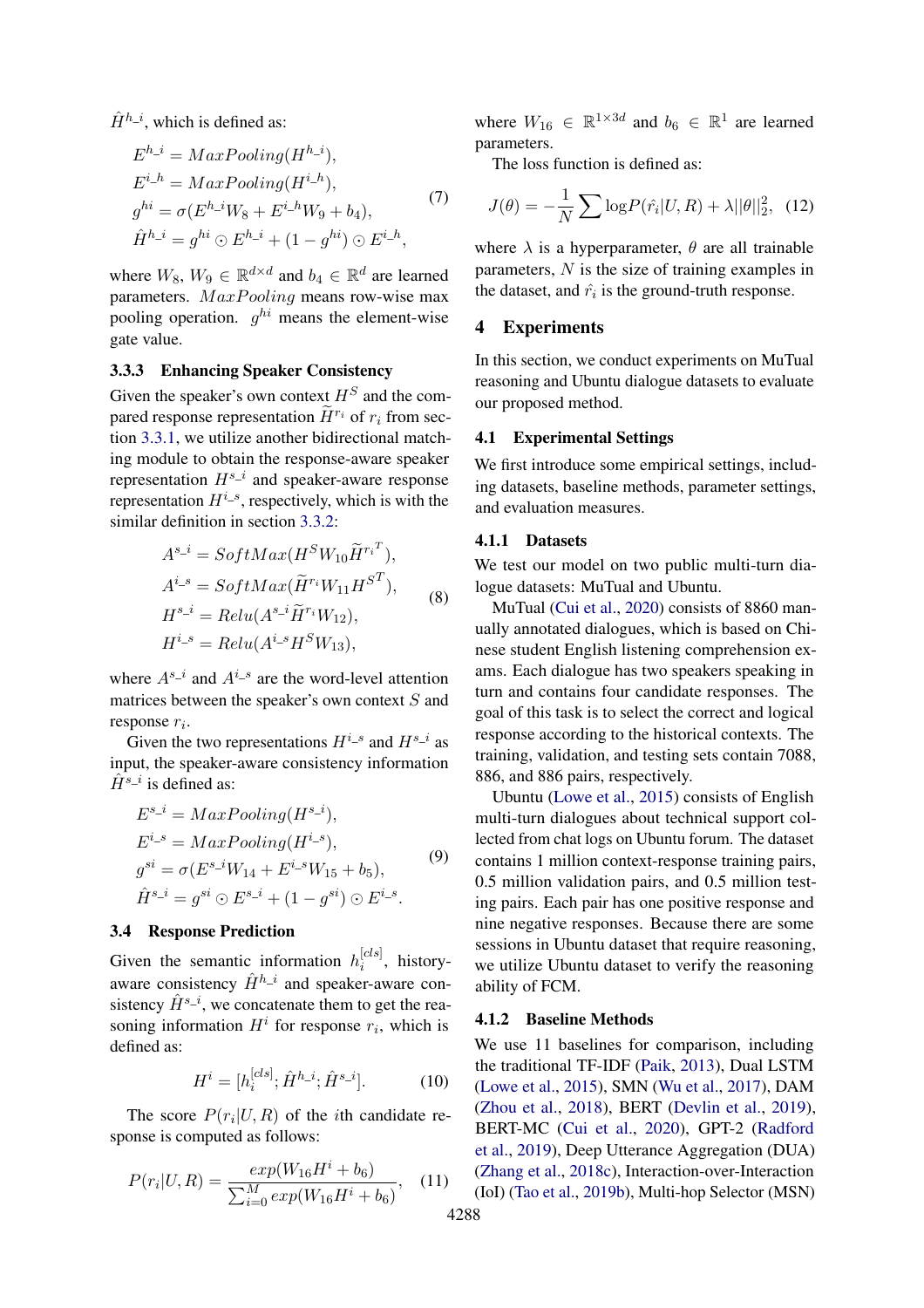| Model                         | Dev            |             |                      | <b>Test</b> |             |                      |
|-------------------------------|----------------|-------------|----------------------|-------------|-------------|----------------------|
|                               | $\rm R_{4}$ @1 | $\rm R_4@2$ | $\operatorname{MRR}$ | $\rm R_4@1$ | $\rm R_4@2$ | $\operatorname{MRR}$ |
| <b>TF-IDF</b> (Paik, 2013)    | 0.276          | 0.541       | 0.541                | 0.279       | 0.536       | 0.542                |
| Dual LSTM (Lowe et al., 2015) | 0.266          | 0.528       | 0.538                | 0.260       | 0.491       | 0.743                |
| SMN (Wu et al., 2017)         | 0.274          | 0.524       | 0.575                | 0.299       | 0.585       | 0.595                |
| DAM (Zhou et al., $2018$ )    | 0.239          | 0.463       | 0.575                | 0.241       | 0.465       | 0.518                |
| GPT-2(Radford et al., 2019)   | 0.335          | 0.595       | 0.586                | 0.332       | 0.602       | 0.584                |
| BERT (Devlin et al., 2019)    | 0.657          | 0.867       | 0.803                | 0.648       | 0.847       | 0.795                |
| BERT-MC (Devlin et al., 2019) | 0.661          | 0.871       | 0.806                | 0.667       | 0.878       | 0.810                |
| <b>FCM</b>                    | 0.696          | 0.884       | 0.824                | 0.692       | 0.884       | 0.823                |

Table 2: The metric-based evaluation on MuTual dataset.

(Yuan et al., 2019) and Multi-Representation Fusion (MRFN) (Tao et al., 2019a).

# 4.1.3 Parameter Settings

We utilize the open-source pre-trained model BERT<sub>base</sub>\* for the dialogue reasoning task. BERTbase has 12-layer transformer blocks, 768 hidden-size, and 12 self-attention heads. It totally contains 110M parameters. In order to make a fair comparison between our model and baselines, 1) for MuTual dataset, we refer to (Cui et al., 2020) and set the max input sequence length to 350. We set the dropout rate to 0.2. The  $L2$  weight decays  $\lambda$ is set to 0.01. We employ Adam (Kingma and Ba, 2015) to optimize the model with a learning rate 1e-6. We run the experiments on two TITAN XP GPUs with 12G memory and train for 10 epochs with batch size of 4; 2) for Ubuntu dataset, we use the same evaluation metrics which are used in previous works (Gu et al., 2020; Zhang et al., 2018c).

# 4.1.4 Evaluation Measures

We consider the dialogue reasoning task as a retrieval-based response selection task and apply traditional information retrieval metrics. On Mu-Tual, we display the recall and Mean Reciprocal Rank measures(Voorhees and Tice, 2000), i.e.,  $R_4@1, R_4@2,$  and MRR. On Ubuntu, we use  $R_{10}$  (01,  $R_{10}$  (02, and  $R_{10}$  (05 for evaluation.

#### 4.2 Experimental Results

Now we demonstrate our experimental results on the two public datasets.

### 4.2.1 Metric-based Evaluation

The metric-based evaluation results on MuTual and Ubuntu are shown in Table 2 and Table 3. From

| Model                      | $R_{10}$ @1 | $R_{10}$ <sup>Q</sup> 2 | $R_{10}$ @5 |
|----------------------------|-------------|-------------------------|-------------|
| SMN (Wu et al., 2017)      | 0.726       | 0.847                   | 0.961       |
| DUA (Zhang et al., 2018c)  | 0.752       | 0.868                   | 0.962       |
| DAM (Zhou et al., 2018)    | 0.767       | 0.874                   | 0.969       |
| IoI (Tao et al., 2019b)    | 0.796       | 0.894                   | 0.974       |
| MSN (Yuan et al., 2019)    | 0.800       | 0.899                   | 0.978       |
| MRFN (Tao et al., 2019a)   | 0.786       | 0.886                   | 0.976       |
| BERT (Devlin et al., 2019) | 0.808       | 0.897                   | 0.975       |
| <b>FCM</b>                 | 0.816       | 0.908                   | 0.983       |

Table 3: The metric-based evaluation on Ubuntu.

the results, we can see that the performance of well-designed RNN-based networks, such as Dual LSTM and SMN, is relatively poor, which demonstrates that such traditional models cannot deal with the dialogue reasoning task. Although the performance of BERT is better than other baseline models, merely using self-attention between context and candidate responses still misses finegrained consistency information. With the introduction of fine-grained comparison information, our FCM model outperforms all baseline models. Take the  $R_4@1$  and  $R_4@2$  on the MuTual dev set as an example, the  $R_4@1$  and MRR of our FCM model are 69.6% and 82.4%, respectively, which is significantly better than that of BERT-MC, i.e., 3.5% and 1.8%. On Ubuntu, we find that FCM also outperforms the BERT model on three metrics. In summary, our FCM model has the ability to select a more logically consistent response than baselines.

#### 4.2.2 Case Study

To facilitate a better understanding of our model, we present the examples on MuTual in Table 6. From the results, we can see that our model is more accurate in multi-choice prediction than the traditional baselines and transformer models. In this example, both response 1 and response 4 state that "*Sichuan food*" is speaker B's favorite food.

<sup>\*</sup>https://github.com/huggingface/transformers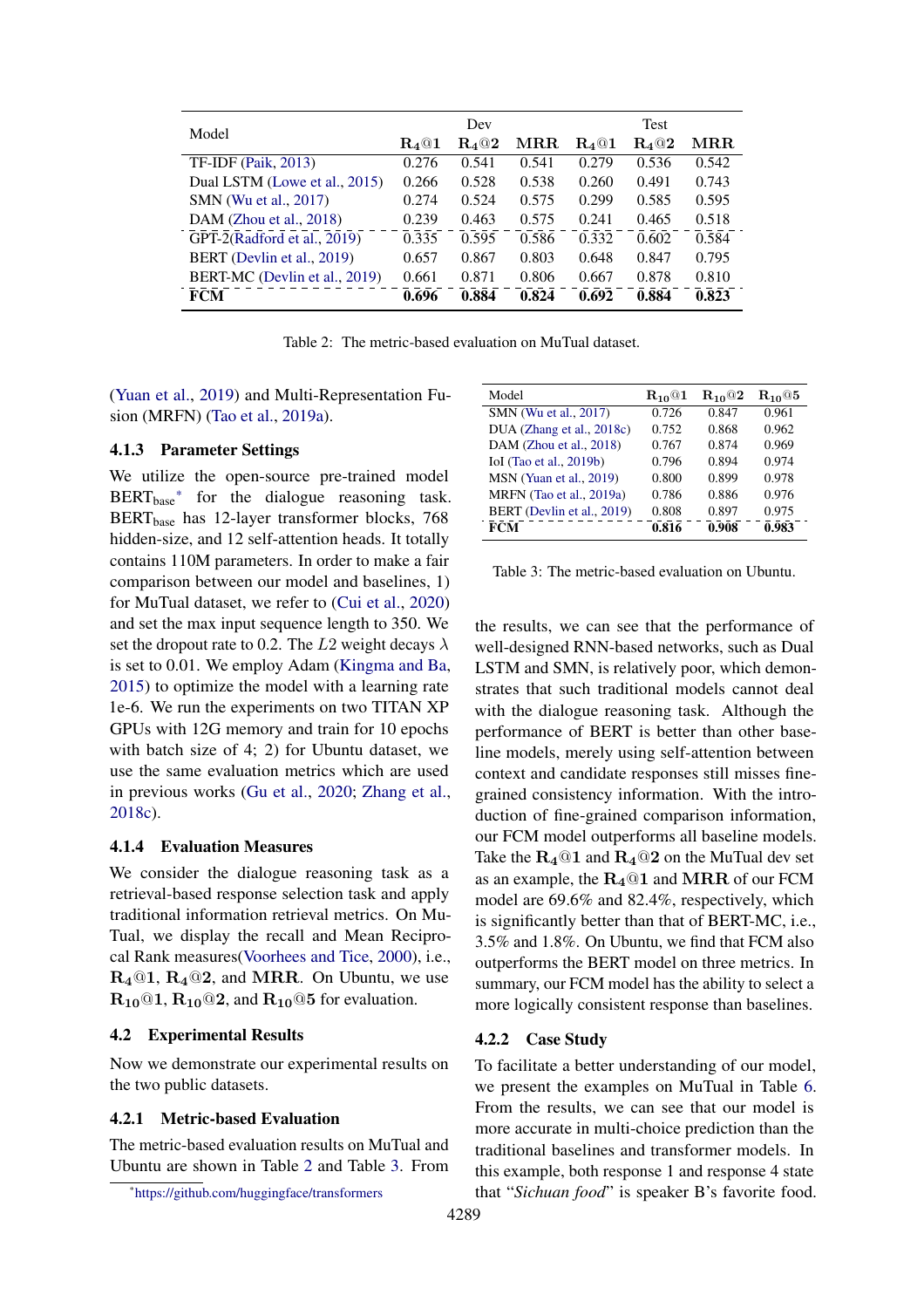| MuTual Dev                   |                |                |             |
|------------------------------|----------------|----------------|-------------|
| Model                        | $\rm R_4@1$    | $\rm R_{4}@2$  | MR.R.       |
| <b>FCM</b>                   | 0.696          | 0.884          | 0.824       |
| w/o Response Comparison      | 0.680          | 0.875          | 0.815       |
| w/o Consistency with History | 0.690          | 0.878          | 0.820       |
| w/o Speaker Consistency      | 0.685          | 0.880          | 0.816       |
| Ubuntu                       |                |                |             |
| Model                        | $\rm R_{10}@1$ | $\rm R_{10}@2$ | $R_{10}$ @5 |
| <b>FCM</b>                   | 0.816          | 0.908          | 0.983       |
| w/o Response Comparison      | 0.814          | 0.904          | 0.980       |
| w/o Consistency with History | 0.812          | 0.903          | 0.978       |
| w/o Speaker Consistency      | 0.812          | 0.902          | 0.979       |

Table 4: Ablation experimental results of our FCM model on MuTual Dev and Ubuntu datasets.

BERT and BERT-MC agree with this statement. However, from speaker A's historical utterance "*I know Guangdong food is your favorite kind of Chinese food.*", we can guess that speaker B's favorite is "*Guangdong food*". According to the above analysis, we argue that the two baselines lack the modeling of fine-grained consistency reasoning, especially for the speaker's own consistency, so they predict the wrong response, which proves the effectiveness of logical consistency.

Given the wrong response 2 and the correct response 3, the biggest difference between them is the utterance "*I know where is it.*". Using the consistency reasoning mechanism, we can infer from the speaker A's historical utterance "*I do not know where it is.*" that this statement is wrong. However, baselines do not use the fine-grained response comparison mechanism and can not focus on the fine-grained differences between response 2 and response 3, and then it predicts the wrong response 2, which illustrates the importance of fine-grained response comparison in logic consistency. In summary, compared with baseline models, our proposed model FCM, which carries the fine-grained comparison ability, is capable of inferring logic consistency more accurately for the multi-turn dialogue reasoning task.

# 4.3 Ablation Study

To study the contributions of the main components in FCM, we conduct ablation experiments, mainly including removing the Fine-grained Response Comparison module, Consistency Reasoning with History module, and Enhancing Speaker Consistency module from our proposed model, respectively.

The results on MuTual and Ubuntu are shown

| Model          | $\rm R_{4}$ @1 | $R_4@2$ | $\operatorname{MRR}$ |
|----------------|----------------|---------|----------------------|
| <b>FCM</b>     | 0.6964         | 0.8841  | 0.8236               |
| coarse-grained | 0.6817         | 0.8772  | 0.8161               |
| simple-add     | 0.6839         | 0.8837  | 0.8192               |
| no-source      | 0.6884         | 0.8818  | 0.8202               |
| no-gate        | 0.6871         | 0.8795  | 0.8189               |

Table 5: Analysis of fine-grained response comparison.

in Table 4. We can see that without response comparison, the performance of the model drops in all three metrics. Taking the Mutual dev set as an example, the model decreased by 1.6%, 0.9%, and 0.9% on  $R_4@1, R_4@2$ , and MRR, respectively, which proves the importance of fine-grained response comparison in the reasoning process. When without whole history consistency reasoning, we can see that the performance is reduced, which demonstrates the necessity of modeling consistency between each candidate and the history. When without speaker consistency reasoning, we can see that the performance is also reduced. Taking the Mu-Tual dev set as an example, the measures decreased by 1.1% and 0.8% on  $R_4@1$  and MRR, respectively. This reduction proves that enhanced speaker consistency is helpful for the model to calculate the score of each candidate response.

# 4.4 Analysis of Fine-grained Response Comparison

To prove the effectiveness of our fine-grained response comparison module, we have conducted experiments on each operation of this module, mainly focusing on the operations of paired correlation calculation and gate-based fusion.

Analysis of paired correlation calculation To check the validity of these operations, we select a simple method to get the coarse-grained correlation, instead of Equation 2 and Equation 3, which is defined as follows:

$$
A^{r_{i,j}} = SoftMax(H^{r_i}(H^{r_j})^T),
$$
  
\n
$$
H^{r_{i,j}} = A^{r_{i,j}}H^{r_j}.
$$
\n(13)

From the results in Table 5, with (coarse-grained), we observe that the performance of the FCM decreases in  $R_4@1$ ,  $R_4@2$ , and MRR, which proves the effectiveness of our designed finegrained method for paired correlation.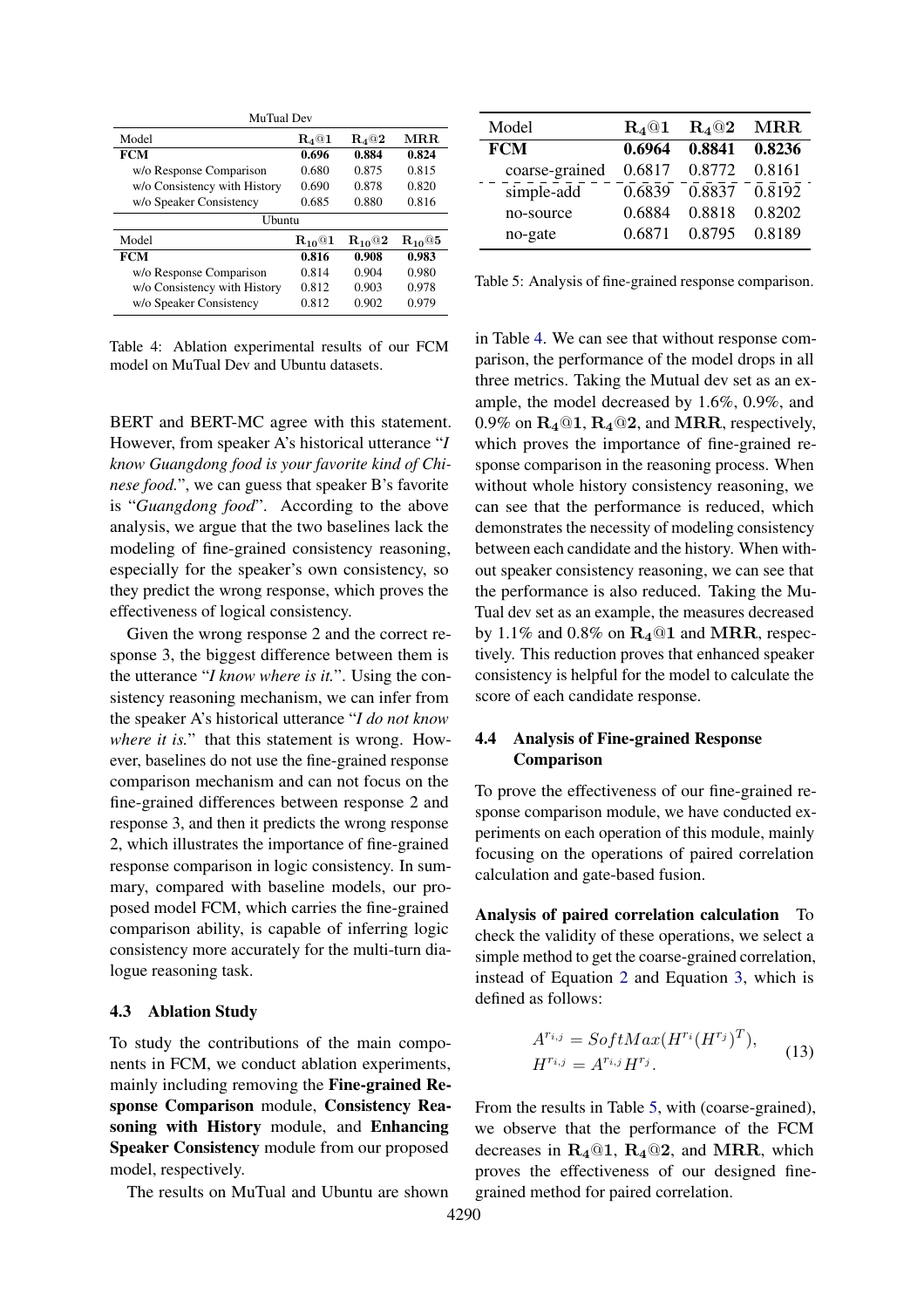| The Example of MuTual Dataset |               |                                                                                        |  |  |  |
|-------------------------------|---------------|----------------------------------------------------------------------------------------|--|--|--|
|                               | speaker A     | It's already 30. How about preparing supper now?                                       |  |  |  |
| speaker A<br>Context          | speaker B     | But I don't want to cook today. I'm tired of cooking every day.                        |  |  |  |
|                               | speaker A     | How about having supper out tonight? There is a new Chinese restaurant on the third    |  |  |  |
|                               |               | street. Tom went there yesterday, and he said it was great.                            |  |  |  |
|                               | speaker B     | Really? What kinds of food does it have? You know, I don't like food that's too spicy. |  |  |  |
|                               |               | Don't worry. One of the chefs is from Guangdong.                                       |  |  |  |
|                               |               | I know Guangdong food is your favorite kind of Chinese food.                           |  |  |  |
|                               | speaker B     | That's great. Do you know how to get there?                                            |  |  |  |
|                               | speaker A     | I do not know where it is. I just know it's on the third street.                       |  |  |  |
|                               |               | Don't worry. I'm sure we will find it.                                                 |  |  |  |
|                               | speaker B     | But I don't feel like walking now. It's still so hot outside.                          |  |  |  |
|                               | speaker A     | Then how about asking Tom to pick us up? We can treat him to supper.                   |  |  |  |
|                               | speaker B     | That's a good idea.                                                                    |  |  |  |
| Candidates                    |               | So since Sichuan food is your favorite kind of Chinese food,                           |  |  |  |
|                               | 1) speaker A: | why don't we go there after work?                                                      |  |  |  |
|                               | 2) speaker A: | Ok, dear, let's go $\boldsymbol{I}$ know where is it.                                  |  |  |  |
|                               | 3) speaker A: | Ok, dear, let's go!                                                                    |  |  |  |
|                               | 4) speaker A: | Great. After school, we can go there to eat your favorite Sichuan food.                |  |  |  |
| Model                         | <b>BERT</b>   | <b>BERT-MC</b><br>$GPT-2$<br><b>FCM</b>                                                |  |  |  |
| Predictions                   | 1)            | 3)<br>4)<br>2)                                                                         |  |  |  |

Table 6: The selected candidate response from our FCM model and baselines on MuTual.

Analysis of gate-based fusion In order to prove the effectiveness of the gate-based fusion, we design the following experiments: 1) (no-source): At the calculation of gate value  $q^{r_i}$  in Equation 5, we remove the original response representation *Hr<sup>i</sup>* and only utilize the updated response representation  $E^{r_i}$ ; 2) (simple-add): In Equation 5, we remove the operation of the weight-based summarization; 3) (no-gate): We directly remove the gating mechanism and use the output of Equation 4 to represent the response-level compared information.

The results are shown in Table 5, and we obtain the following conclusions: 1) With (no-source), the performance of our model decreases, which shows that the retention of the original information is necessary to calculate gate value  $q^{r_i}$ ; 2) With (simple-add), the updated response information and the original response information cannot be treated equally; 3) With (no-gate), we still get a lower performance, which means that after obtaining new knowledge, the response-level compared information may lose the original information.

# 4.5 Generality of FCM

We test the generality of FCM in the pre-trained language models. Specifically, we apply FCM to the widely used models:  $BERT_{base}$ ,  $BERT_{large}$ , RoBERTabase, RoBERTalarge, ELECTRAbase and ELECTRAlarge, respectively. The experiment results are shown in Figure 2. From the results, we can discover that after applying our model to differ-



Figure 2: The  $R_4@1$ ,  $R_4@2$  and MRR performance of different pre-trained language models with FCM on MuTual.

ent pre-trained language models, their performance can all be improved, which proves that FCM is generally effective to the widely used pre-trained language models.

# 5 Conclusion

In this paper, we focus on multi-turn dialogue reasoning tasks and propose the FCM model. The motivation comes from the fact that the widely used dialogue models only focus on the syntactic and semantic relevance but fail to model the logical consistency between the dialogue history and the generated response. This task is challenging because there are only slight differences between the illogical response and the dialogue history. Our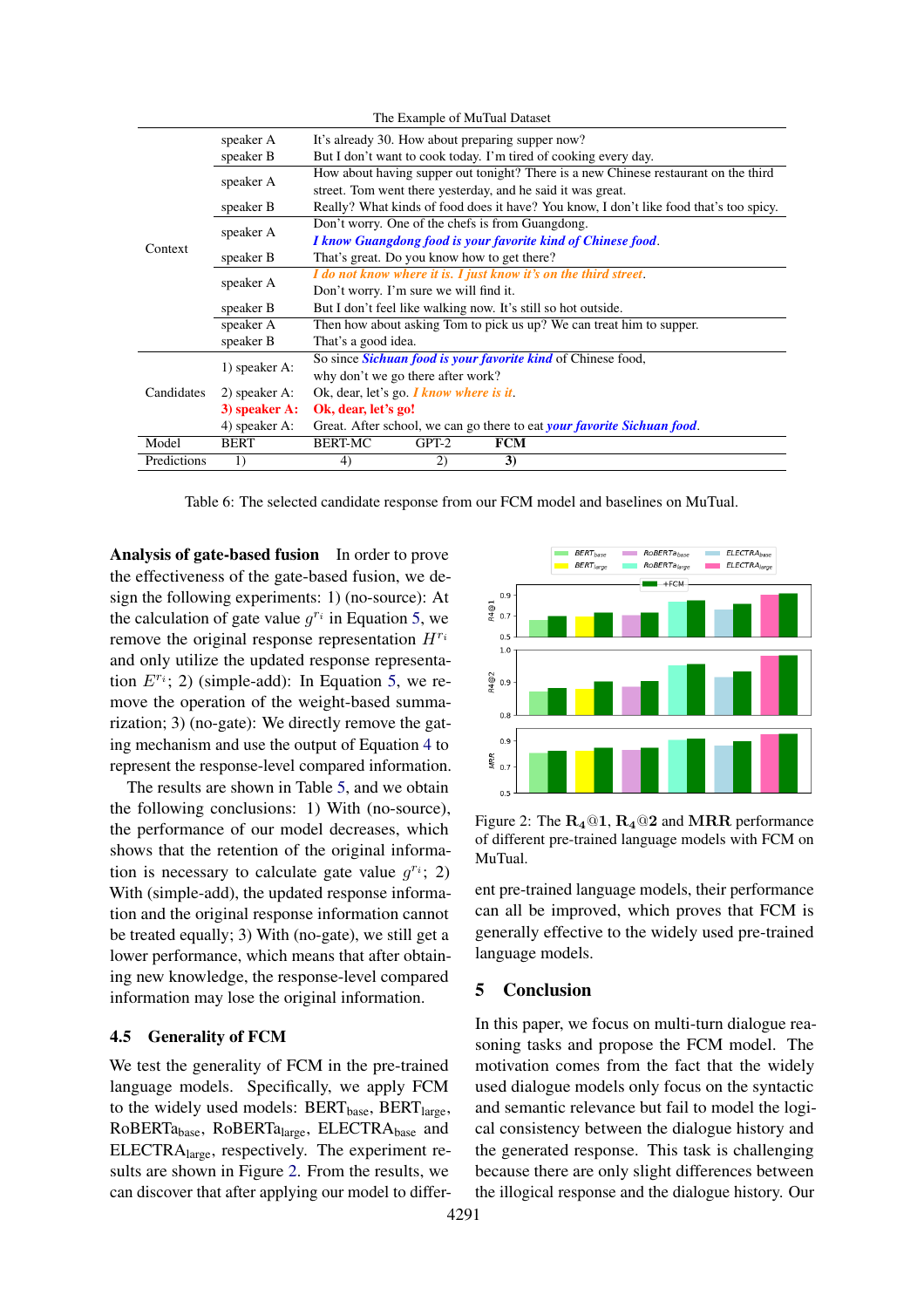core idea is to propose a fine-grained comparison mechanism to focus on the fine-grained differences in the representation of each response candidate, and then each candidate representation is compared with the history to obtain a consistency score. In the future, we plan to further investigate the finegrained correlation between different speakers, and utilize this information to help improve our model.

# Acknowledgements

This work is supported by Beijing Nova Program of Science and Technology (Grant No.Z191100001119031), National Key Research and Development Program of China (No. 2018YFB1003804), Guangxi Key Laboratory of Cryptography and Information Security (No.GCIS202111), the Open Program of Zhejiang Lab (Grant No.2019KE0AB03), the Beijing Academy of Artificial Intelligence (BAAI), and the National Natural Science Foundation of China (NSFC) (No.61773362). Xu Wang is supported by BUPT Excellent Ph.D. Students Foundation under grant CX2019137. We thank the anonymous reviewers for their constructive comments and suggestions.

### References

- Hongshen Chen, Xiaorui Liu, Dawei Yin, and Jiliang Tang. 2017. A survey on dialogue systems: Recent advances and new frontiers. *SIGKDD*.
- Hongshen Chen, Zhaochun Ren, Jiliang Tang, Yihong Eric Zhao, and Dawei Yin. 2018. Hierarchical variational memory network for dialogue generation. WWW.
- Hyundong Cho and Jonathan May. 2020. Grounding conversations with improvised dialogues. In *ACL*.
- Kevin Clark, Urvashi Khandelwal, Omer Levy, and Christopher D. Manning. 2019. What does BERT look at? an analysis of bert's attention. *CoRR*.
- Leyang Cui, Yu Wu, Shujie Liu, Yue Zhang, and Ming Zhou. 2020. Mutual: A dataset for multi-turn dialogue reasoning. ACL.
- Jacob Devlin, Ming-Wei Chang, Kenton Lee, and Kristina Toutanova. 2019. BERT: pre-training of deep bidirectional transformers for language understanding. NAACL.
- Jia-Chen Gu, Tianda Li, Quan Liu, Zhen-Hua Ling, Zhiming Su, Si Wei, and Xiaodan Zhu. 2020. Speaker-aware BERT for multi-turn response selection in retrieval-based chatbots. CIKM.
- Diederik P. Kingma and Jimmy Ba. 2015. Adam: A method for stochastic optimization. In *ICLR*.
- Jiwei Li, Will Monroe, Tianlin Shi, Sébastien Jean, Alan Ritter, and Dan Jurafsky. 2017a. Adversarial learning for neural dialogue generation. EMNLP.
- Yanran Li, Hui Su, Xiaoyu Shen, Wenjie Li, Ziqiang Cao, and Shuzi Niu. 2017b. Dailydialog: A manually labelled multi-turn dialogue dataset. IJCNLP.
- Yinhan Liu, Myle Ott, Naman Goyal, Jingfei Du, Mandar Joshi, Danqi Chen, Omer Levy, Mike Lewis, Luke Zettlemoyer, and Veselin Stoyanov. 2019. Roberta: A robustly optimized BERT pretraining approach. *CoRR*.
- Ryan Lowe, Nissan Pow, Iulian Serban, and Joelle Pineau. 2015. The ubuntu dialogue corpus: A large dataset for research in unstructured multi-turn dialogue systems. SIGDIAL Conference.
- Lili Mou, Yiping Song, Rui Yan, Ge Li, Lu Zhang, and Zhi Jin. 2016. Sequence to backward and forward sequences: A content-introducing approach to generative short-text conversation. COLING.
- M. Nuruzzaman and O. K. Hussain. 2018. A survey on chatbot implementation in customer service industry through deep neural networks. In *ICEBE*.
- Jiaul H. Paik. 2013. A novel TF-IDF weighting scheme for effective ranking. SIGIR.
- Alec Radford, Jeffrey Wu, Rewon Child, David Luan, Dario Amodei, and Ilya Sutskever. 2019. Language models are unsupervised multitask learners. *OpenAI Blog*.
- Sashank Santhanam and Samira Shaikh. 2019. A survey of natural language generation techniques with a focus on dialogue systems - past, present and future directions. *CoRR*.
- Iulian V Serban, Alessandro Sordoni, Yoshua Bengio, Aaron Courville, and Joelle Pineau. 2016. Building end-to-end dialogue systems using generative hierarchical neural network models. In *AAAI*.
- Chongyang Tao, Wei Wu, Can Xu, Wenpeng Hu, Dongyan Zhao, and Rui Yan. 2019a. Multirepresentation fusion network for multi-turn response selection in retrieval-based chatbots. WSDM.
- Chongyang Tao, Wei Wu, Can Xu, Wenpeng Hu, Dongyan Zhao, and Rui Yan. 2019b. One time of interaction may not be enough: Go deep with an interaction-over-interaction network for response selection in dialogues. In *ACL*.
- Ellen M. Voorhees and Dawn M. Tice. 2000. The TREC-8 question answering track. European Language Resources Association.